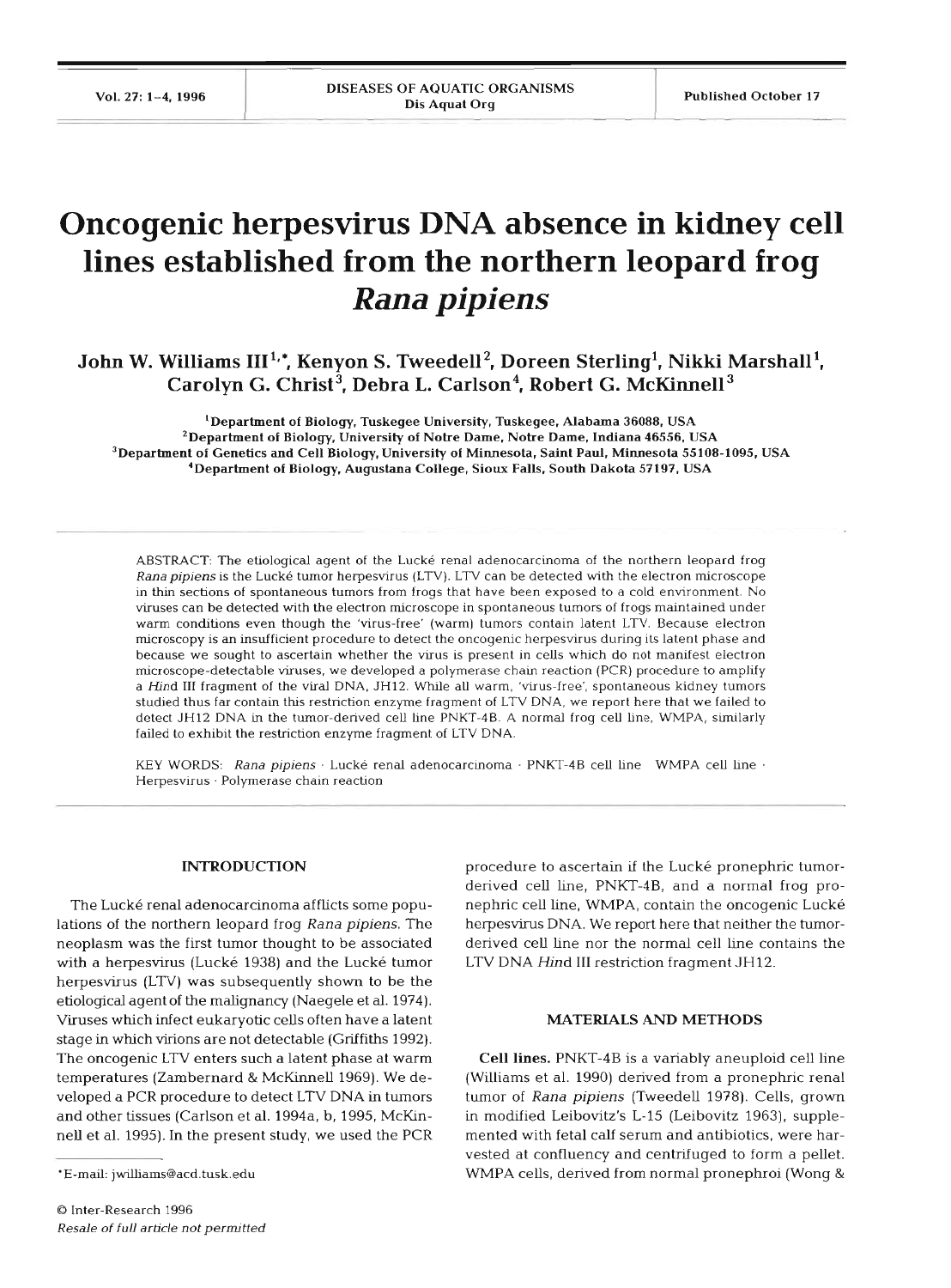and harvested. The same striction enzyme fragment in either cell type (Fig. 1).

PCR analysis. DNA was isolated from the cell culture pellets by the method of Jackson et al. (1991). Two 22 bp oligonucleotide primers were used to detect the pres- **DISCUSSION**  ence of a 1.2 kbp Hind 111 restriction fragment of LTV DNA, JH12 (Carlson et al. 1995). Between 1 and 4 µl of The PCR procedure used in this study was develtemplate DNA (200 to 400 ng  $\mu$ <sup>-1</sup>) was placed in a total oped to detect the presence of LTV DNA in tissues reaction volume of 50 pl: 0.2 mM each of dATP, dCTP, lacking a productive viral infection. LTV-infected tisdGTP and dTTP (Gibco/BRL, Grand Island, NY, USA); sues which do not exhibit a productive infection and 1 µM of each primer; 1.25 units *Taq* in *Taq* polymerase therefore lack virions detectable with electron micro-<br>buffer plus Mg<sup>2+</sup> (Boehringer Mannheim, Indianapolis, scopy (Zambernard & McKinnell 1969) retain viral IN, USA). The reaction was run through 40 cycles (1 min DNA. We previously reported the presence of LTV at 95°C, 2 min at 55°C. 3 min at 72°C) on a Coy Model 60 DNA in all spontaneous mesonephric Lucké renal Tempcycler (Coy Laboratory Products, Ann Arbor, MI, carcinomas (with both productive and latent LTV in-USA). The initial denaturing step was extended to **3** min. fections) (Carlson et al. 1994a, b, 1995, McKinnell et al.

**Analysis of** PCR **products.** The PCR reaction prod- 1995). ucts were subjected to electrophoresis on a l % agarose PNKT-4B is a pronephric Lucke tumor-derived cell gel in 0.5 x Tris-borate-EDTA buffer. The DNA on the line which has been maintained in continuous culture gel was transferred to a MagnaNT nylon membrane for at least 17 yr (Tweedell 1978). Because the primary (Micron Separations, Westboro, MA, USA) for South- neoplasm was induced by LTV, it seemed reasonable ern hybridization and probed with the Hind III 1.2 kbp to inquire if the etiological agent has persisted in the LTV restriction fragment labeled with digoxigenin. PNKT-4B cell line for this extended period. We report The membrane was washed and incubated with anti- here that LTV DNA was not found by PCR amplificadigoxigenin antibody conjugated with alkaline phos-<br>
phatase. LumiPhos<sup>TM</sup> 530 was added to the membrane. Invasion is an essential step in the cascade of ev Subsequent exposure to Kodak XAR film allowed leading to metastatic cancer. The Lucké renal adenofor visualization at the sites of hybridization (The carcinoma, as expected, is invasive and metastatic as a

presence of the Hind III restriction fragment of LTV cytoplasmic microtubule complex (CMTC) at 20 and DNA by analysis of the PCR products and Southern 28°C. The CMTC is well organized in normal cells at

Tweedell 1974), were similarly grown to confluency hybridization. We did not detect the presence of the

scopy (Zambernard & McKinnell 1969) retain viral

Invasion is an essential step in the cascade of events Genius<sup>™</sup> System, Boehringer Mannheim). primary tumor *in vivo* (McKinnell & Tarin 1984) and is invasive in vitro (Mareel et al. 1985, McKinnell et al. 1986). It is interesting to note that PNKT-4B retained **RESULTS this competence to invade in vitro (McKinnell et al.**) 1988). Primary Lucké renal adenocarcinoma cells, as PNKT-4B and WMPA cells were examined for the well as normal frog cells, have a well developed typical



**Fig.** 1. Agarose gel electrophoresis and Southern hybridization of products resulting from PCR amplification of a 1.2 kbp Hind **III** restriction fragment of LTV DNA derived from *Rana* pipiens kidney cell lines. (a) Agarose gel of PCR products. Lane 1: PNKT-**48** (negative for the 1.2 kbp fragment). Lane 2: Positive control (1.2 kbp Hind 111 fragment). Lane 3: Negative control (H<sub>2</sub>O). Lane 4: 1 kbp DNA ladder. (b) Southern hybridization of agarose gel. Lane **1.** PNKT-4B (negative for the 1.2 kbp fragment). Lane 2: Positive control **11.2** kbp Hind 111 fragment). Lane 3: Negative control (H<sub>2</sub>O). Arrows indicate 1 2 kbp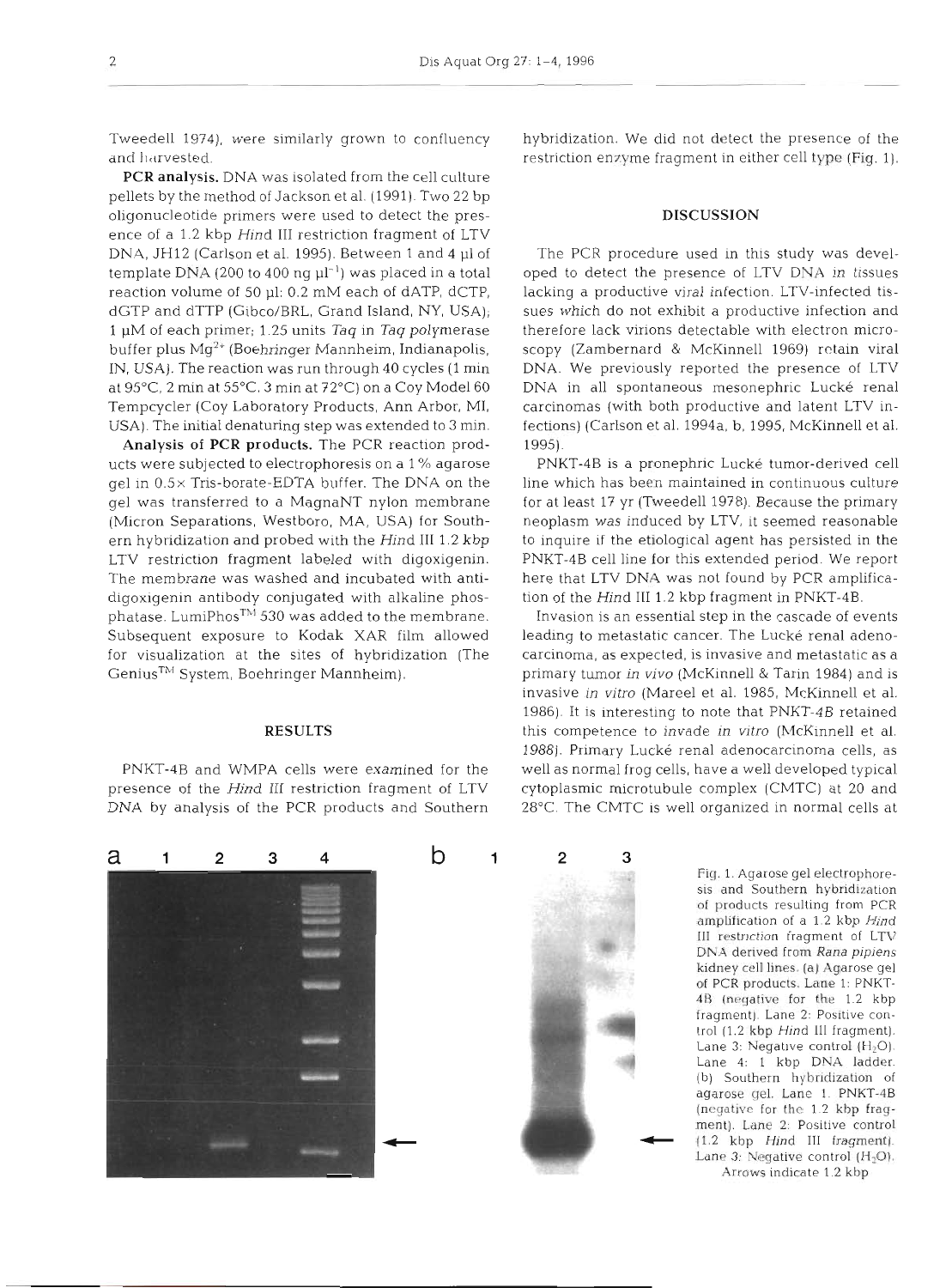?'C but it is disorganized in the frog renal adenocarci-<br>nome at that temperature. The CMTC of PNKT-4B is providing funds that enabled Tuskegee University graduate intact at 20 and 28°C but is disorganized at 7°C. Thus, the CMTC of PNKT-4B resembles that of primary Lucke renal carcinoma, not normal frog cells (McKinnell et al. 1984). Current data indicate that sometime LlTERATURE CITED since its establishment as an immortal transformed rell<br>line, PNKT-4B has apparently lost at least a fraction of<br>the genome of the etiological agent responsible for<br>transformation, LTV. At present, the nature of the pipien transformation, LTV. At present, the nature of the *pipiens* J Comp Pathol 110:349-355<br>genetic or epigenetic event in the PNKT-4R tumor- Carlson DL, Sauerbier W, Rollins-Smith LA, McKinnell RG characteristics, is not known. Carlson DL, Williams JW III, Rollins-Smith LA, Christ G

DNA is integrated into the genome of the host frog.<br>
The lack of integration may make LTV DNA vulnera-<br>
ble to loss from rapidly replicating cells such as PNKT-<br>
4B. There is another example of loss of LTV DNA from<br>  $\frac{19$ cells under rapid mitosis. Lucké tumor nuclei, when nuclear differentiation and nuclear equivalence in amplitransplanted into enucleated ova, result in mitotic<br>progeny which undergo significant embryonic differ-<br>Isaacsson PG Wright NA (eds) Oxford textbook of patholentiation (Lust et al. 1991, McKinnell 1994). Most (31 of ogy, Vol 1. Oxford University Press, Oxford, p 484-487 34) embryos produced by turnor nuclear transplanta-<br>tion lack the LTV Hind III 1.2 ktrs restriction enzyme acid from fresh and archival material. In: McPherson MJ, tion lack the LTV Hind III 1.2 kbp restriction enzyme<br>fragment (Carlson et al. 1994b). PNKT-4B similarly<br>lacks the JH12 fragment as reported here.<br>lacks the JH12 fragment as reported here.<br>lacks the UH12 fragment as report

genome, however, does not eliminate the potential for<br>its loss as a sell guale, rate dependent, quant, It is not bucké B (1938) Carcinoma of the leopard frog: its probable its loss as a cell cycle, rate dependent, event. It is pos-<br>sible that the replication origin, controlling synthesis of Lust JM, Carlson DL, Kowles R, Rollins-Smith LA, Williams studies (DiBerardino & Hoffner 1970) have indicated<br>
that abnormal nuclear transplant embryos and larvae<br>
derived from late stage embryo nuclear donors are<br>
derived from late stage embryo nuclear donors are<br>
the moma cell associated with chromosome abnormalities that appear (eds) Treatment of metastasis: problems and prospects.<br>to result from a failure of some chromosome regions to Taylor and Francis, London, p 335–338 to result from a failure of some chromosome regions to Taylor and Francis, London, p 335–338<br>McKinnell RG (1994) Reduced oncogenic potential associated adapt to the rapid mitoses that follow nuclear transplantation. Observations of the karyotype of PNKT-4B, which displays significant chromosome rearrange- McKinnell R, Brunyeel EA, Mareel MM. Tweedell KS, karyotypes (Williams et al. 1990, 1993), suggest that sign in vitro by trog renail cardinoma-derived PNK1-4B<br>alterations in replication patterns may result in immor-<br>McKinnell RG, Carlson DL, Christ CG, John JC (1995) Dete mechanism by which JH12 is lost.

We did not expect WMPA cells, derived from normal Rana *pipiens* embryos, to contain JH12. WMPA met our expectations.

noma at that temperature. The CMTC of PNKT-4B is providing funds that enabled Tuskegee University graduate<br>interest and New Lage and Security is discussed in the CMTC. Thus students D.S. and N.M. to work in Saint Paul duri summer of 1995.

- 
- genetic or epigenetic event in the PNKT-4B tumor-<br>(1994b) Fate of herpesvirus in embryos and tadpoles<br>(1994b) Fate of herpesvirus in embryos and tadpoles derived cells, which permits the escape of the etiologi-<br>cal agent DNA, but allows for retention of neoplastic  $\frac{19940}{199-203}$  rate of neipesvilus in embryos and taupoles
	- There is, at present, no evidence to indicate that LTV John JC, Williams CS, McKinnell RG (1995) Pronephric ...<br>NA is integrated into the genome of the bost frog carcinoma: chromosomes of cells rescued from apoptosis
- 4B. There is another example of loss of LTV DNA from abnormalities in nuclear transplants—a reevaluation of cells under ranid mitosis. Lucké tumor nuclei, when unclear differentiation and nuclear equivalence in amphi-
	- Isaacsson PG, Wright NA (eds) Oxford textbook of pathol-
	-
	- The possibility of LTV DNA integration in the host cultures in free gas exchange with the atmosphere. Am  $J Hyg 78:173-180$ 
		-
- the JH12 fragment, is unable to adapt to the rapid JW III, McKinnell RG (1991) Allografts of tumor nuclear cell cycles in the examples described above. Previous transplantation embryos: differentiation competence. Proc
	-
	- with differentiation of the Lucké renal adenocarcinoma. In Vivo 8:65-70
- ments when compared to both normal frog and tumor Mekela P (1988) Temperature-dependent malignant inva-<br>karvotynes (Williams et al. 1990–1993), suggest that sion *in vitro* by frog renal carginoma-derived PNKT-4B
- talization of the cell line. Such alterations may be the tion of Lucke tumor herpesvirus DNA sequences in normal and neoplastic tissue obtained from the northern leopard frog, Rana pipiens. In: Zwart P. Matz G (eds) Comptes Rendus Cinquieme international de Pathologie des Reptiles et des Amphibiens. NRG Repro Facility BV, 'S-Hertogenbosch, p 13-16
- McKinnell RG, De Bruyne G, Mareel MM, Tarin D, Tweedell KS (1984) Cytoplasmic microtubules of normal and tumor Acknowledgements. This work was supported by Grant cells of the leopard frog: temperature effects. Differentiation 26:231-234
- J.W.W. 111 from the National Institutes of Health, and by a Mekala PR (1986) Invasion in vitro by explants of Lucke

<sup>2675</sup>BR1 to R.G.M. from the Council for Tobacco Research U.S.A., Inc., Grants S06GM08091 and G12RR03059 to McKinnell R, Mareel MM, Brunyeel EA. Seppanen ED, grant from the Augustana Research and Artist Fund to D.L.C. renal carcinomas cocultured with normal tissue is tem-